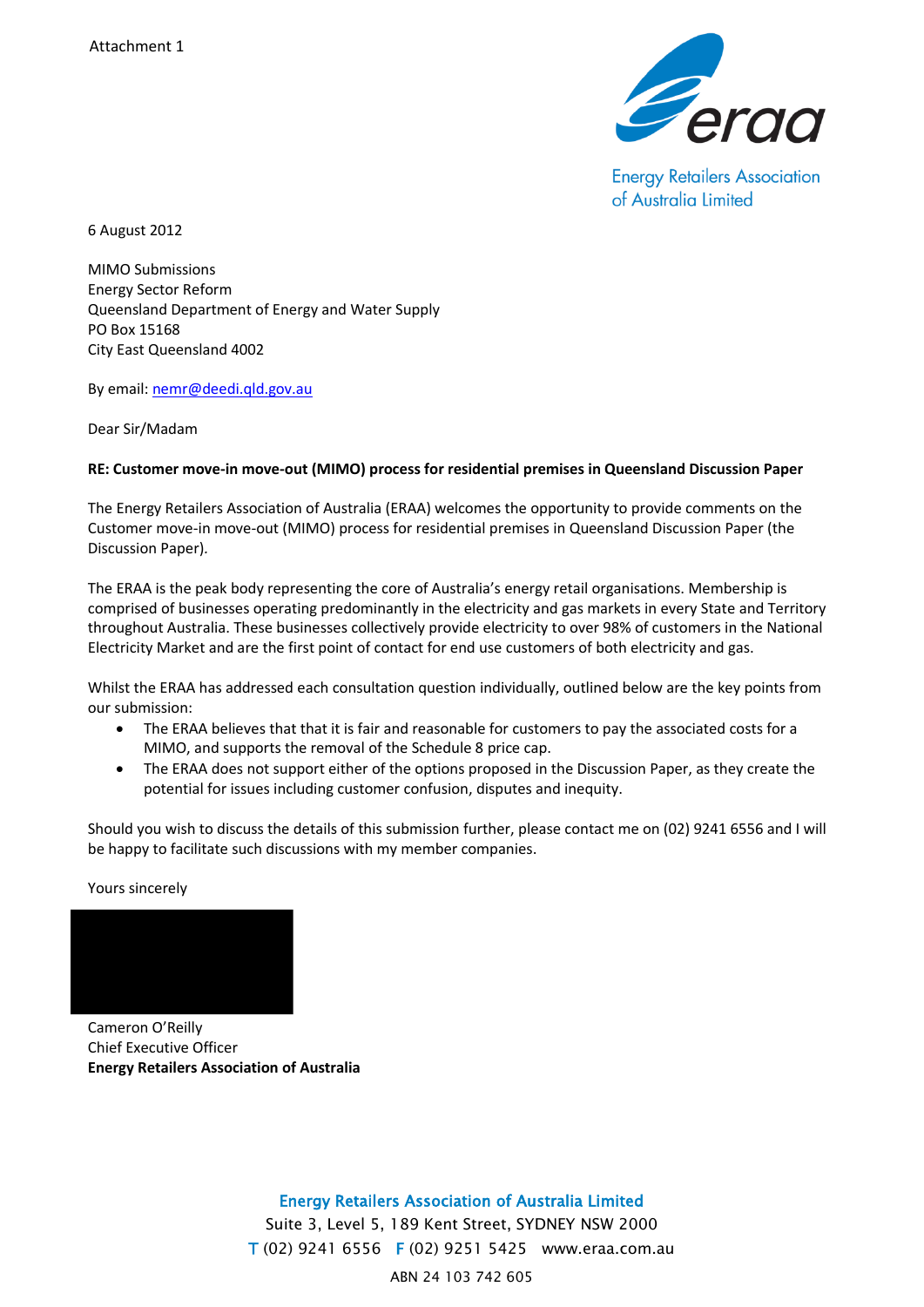

### **2.4 Retailer process**

## **1. Do retailers submit service order requests for disconnection (at a customer's request or otherwise) in all move-out situations? If not, what proportion of the time are disconnections requested and in what circumstances?**

The default position of energy retailers in Queensland is to request a disconnection at move out. The only exception is when another customer has contacted the retailer to request a move-in, in which case a special read would be requested for the final bill on the move-out customer and the start read for the move-in customer.

#### **What proportion of the time are final meter reads (only) requested?**

Energex should be able to provide accurate figures, as they will match up the service order requests for final reads that are received from different retailers.

## **2. What is driving the decision to request disconnection (if this is in fact the case) for move-out customers rather than requesting a final meter read and leaving premises energised for a time?**

Retailers request disconnections to ensure the premise is off supply and reduce the risk of unknown consumption occurring. Retailers require certainty when forecasting volumes of consumption to manage their wholesale position appropriately and manage an acceptable ratio for bad debt. When consumption uncertainty increases, a risk premium is attached to pricing, driving an unfavourable overall outcome for customers.

Disconnection also provides clarity of when the move in customer commences taking supply, reducing confusion and related complaints and disputes. With no new customer ready to move into a property any consumption will not be able to be billed and there will be no incentive for the new customer to contact a retailer to establish an account and ensure they are on the most applicable tariff. This also encourages customers to proactively engage with a retailer when moving into a premise. Establishing and defining a relationship with a customer at the beginning of their energy consumption is fundamental to avoiding ongoing credit issues, establishing an applicable tariff and is critical when working with vulnerable customers.

## **3.3 Customer convenience**

### **3. Are move-out customers informed (by retailers) that they can choose between a final meter read and a disconnection in order to finalise their bill? What information (if any) are customers provided in this regard?**

As there are no costs associated with disconnections at this point retailers will not advise customers of the options of a final read and disconnection. A final read is only undertaken if retailers are advised of a new customer moving into the premise, although it is unclear as to why a customer would request a final read only.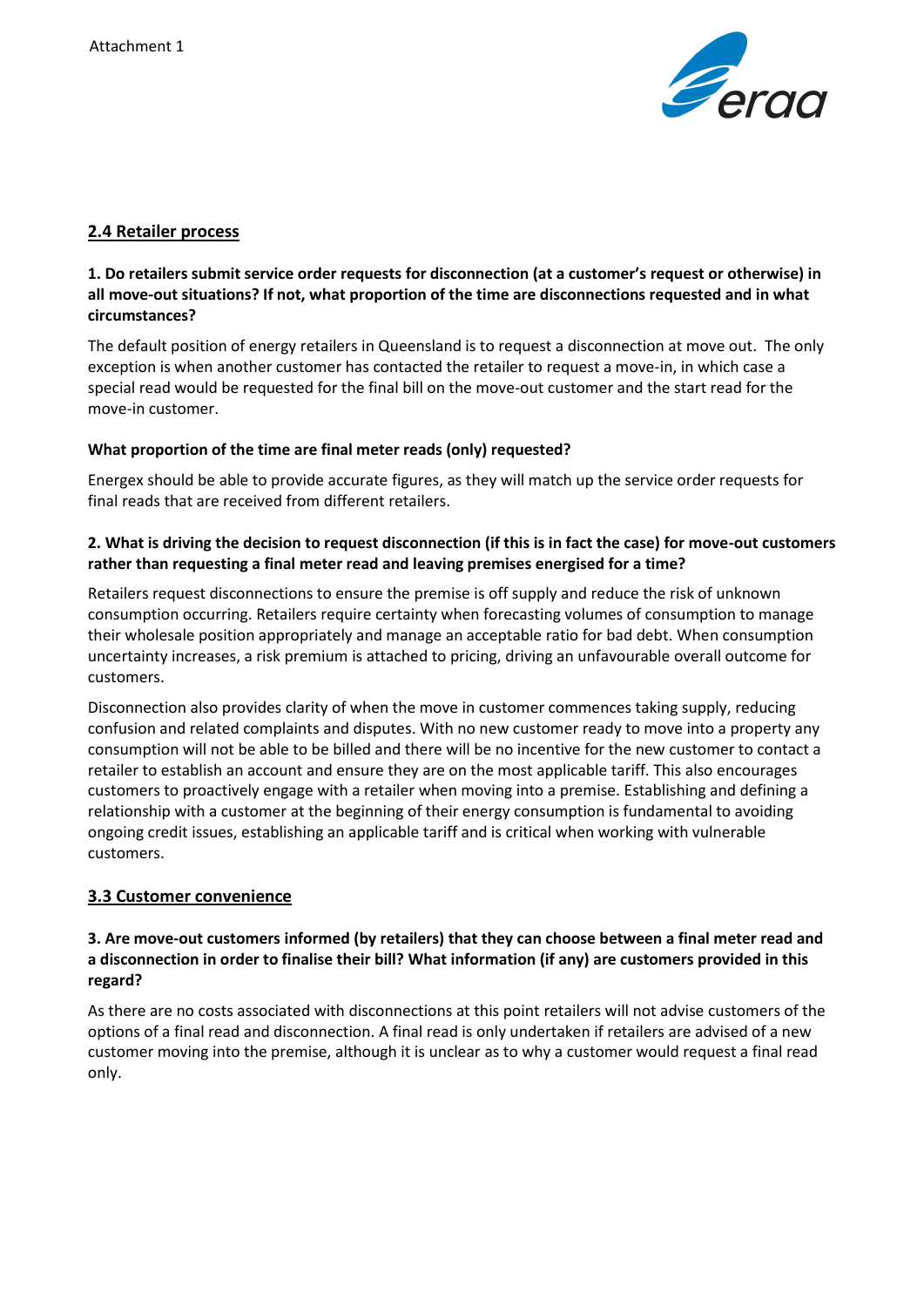

#### **4. To what extent are customers aware that they may need to organise reconnection of a premises when they move in? Through what channels can move-in customers find out this information?**

The ERAA is of the understanding that customers are aware that they need to reconnect supply however they're often not aware of the lead time required to organise a move in and often attempt to connect supply before or on the same day as when they move in to a property.

The AER have published a helpful guide for customers to understand what they need to do when moving property. Television and online advertising highlights the requirement for move in customers to contact a retailer to assist with the move. Retailers' bills, confirmation packs and customer charters advise customers to call prior to moving in or out of a property. Customers are also able to contact their retailer or relevant areas of government to obtain this information.

A large number of real estate agents in the rental market will also use third party connection services that connect all utilities for a customer, so it is expected that the majority of customers understand the need to establish an account. However when they move into a property and supply is connected they may also make the assumption that someone has organised the power to be connected.

## **5. ENERGEX estimates the maximum cost of energy consumption at unoccupied premises at \$1 per day (approximately 3kWh per day - taking into account premises with pool pumps and electric hot water systems). What do retailers and other stakeholders estimate the maximum cost per day might be for energy consumed in unoccupied premises? Please provide a rationale.**

There are a number of different factors which contribute to consumption at vacant premises. Energex have provided information which identifies some sites using 0 kWh over an extended period where as other sites have used over 100kWh a day. The daily costs are variable across different sites and will depend on the volume of energy consumed at the meter as well as actual meter readings being obtained by the network.

If energy is needed at a property for pool pumps, security systems or any other purpose then there should be a customer responsible for its payment.

## **3.4 Implications for MSS disconnections**

## **6. At present there is no distinction between a physical disconnection and MSS disconnection despite the difference in technical knowledge and skills (and therefore cost) required to perform these tasks. Is this something that should be given further consideration when examining the implications of regulatory change? What are the implications for retailers?**

Retailers will generally pass through the costs applied by the network for the completion of a service order. If there are different costs for the physical and MSS disconnections then a retailer will need to be able to select whichever option they request for that customer and incur the applicable fee. Whether this is then passed onto a customer is at the retailer's discretion and commercial undertaking.

The existing problem is that when a retailer requests a 'fuse removal', Energex will send a service order completion advising that the request has been completed when they may have only performed a MSS disconnection. If there are to be choices for the type of disconnection requested then Energex should respond appropriately and action the request as directed.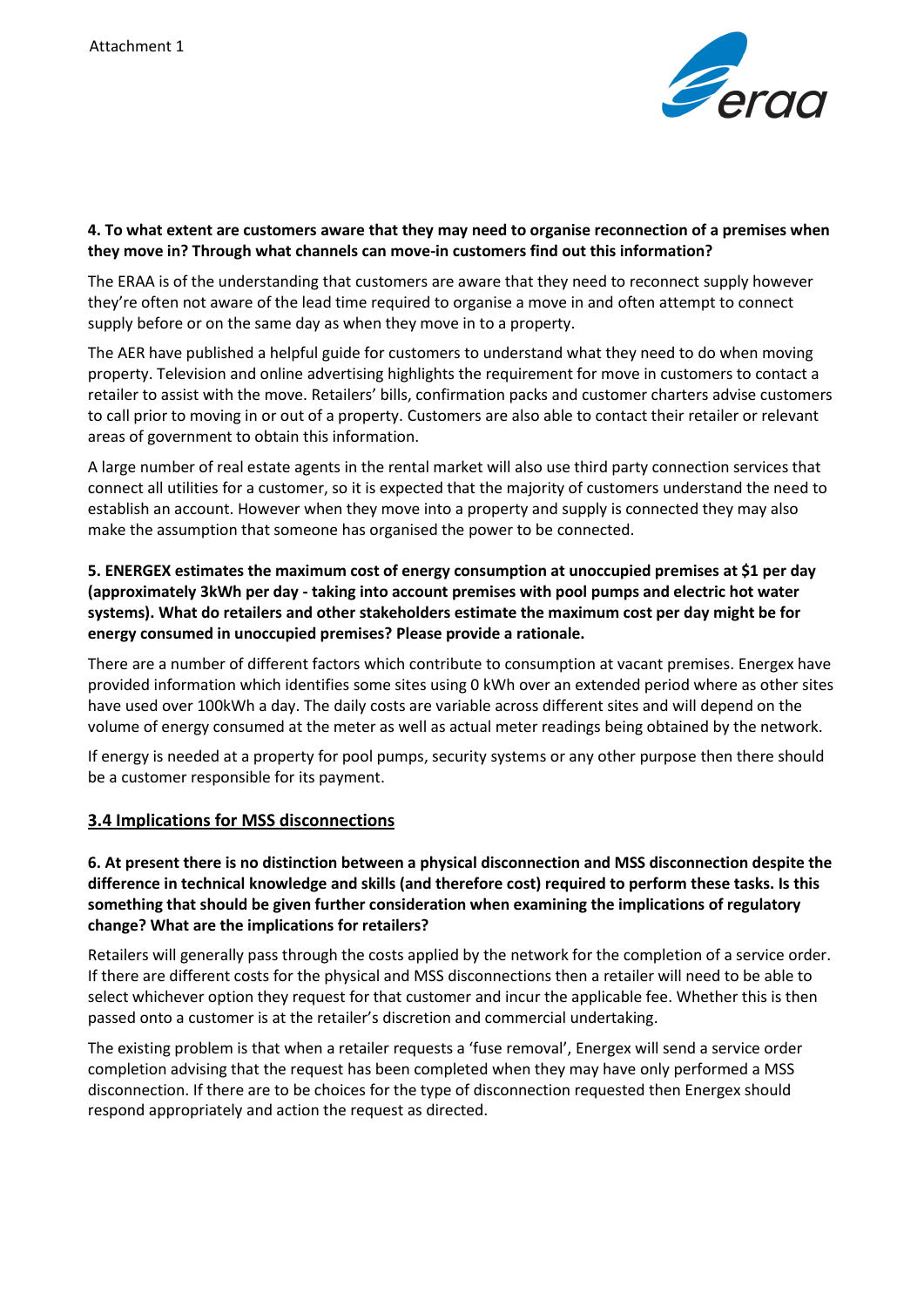

Also, MSS disconnection can lead to unauthorised usage occurring, with customers refusing to take responsibility or usage for a period of time. MSS customers re-energising MSS premises of their own accord are often subsequently disconnected for failure to provide acceptable ID.

### **7. To what extent is unbilled energy consumption occurring in the Queensland electricity market and at what cost? Please provide details.**

Costs are unknown and very difficult to measure. Bad debts for unauthorised usage are written off or chased through collection agencies but it is difficult to confirm the root cause in many cases as sometimes Energex is prevented from accessing the site at move out to remove the fuse. Unbilled consumption is an issue in every state and different measures are applied within different jurisdictions to try to minimise this cost.

#### **8. Are co-ordination agreement compensation payments reflective of the actual financial cost to retailers for unbilled energy consumption as a result of MSS disconnections or otherwise?**

No. The compensation agreement was a temporary solution to allow Energex to become compliant and was never intended to be a long term compensation program. If compensation is to continue then the process followed by Energex whereby they stop all charges until a re-energisation service order is received would have to be discussed as an option.

If Energex use the MSS process they should not pass through any network charges until a new account is established by the retailer and not via the current process of pass through when energy use is detected.

# **4.1 Option 1 – Remove Schedule 8 price cap**

## **9. What are the social, equity and economic implications of the removal of the Schedule 8 price cap for customers, particularly low income customers, renters and regional customers (on isolated feeders)?**

When undertaking any service there is an expectation that reasonable costs will be passed on to the customer for the service requested. Reasonable costs should be approved by the Australian Energy Regulator with appropriate mechanisms to prove the cost is fair, equitable and efficient. The ERAA believes that it is fair and reasonable for customers to pay the associated costs disconnections and reconnections. These costs should be transparent and upfront and disclosed to a customer in a price disclosure statement and when the service is requested.

The removal of the Schedule 8 price cap will remove the inequitable subsidy that all customers currently receive. When costs aren't directly attributed to a specific service one unintended consequence can be for the costs to be smeared across a broader group of customers via cross subsidisation.

The ERAA believes that one class of customers should not dictate the outcome and impact across the broader group. The impact on vulnerable customers can be managed through a concession (as it is in other states) ensuring that only those customers who need the support receive the benefit of the subsidy, rather than having it applied to all customers without assessing the impacts. In Victoria a transfer waiver fee concession is available to assist a specific class of customers which is something the DEWS could take into consideration.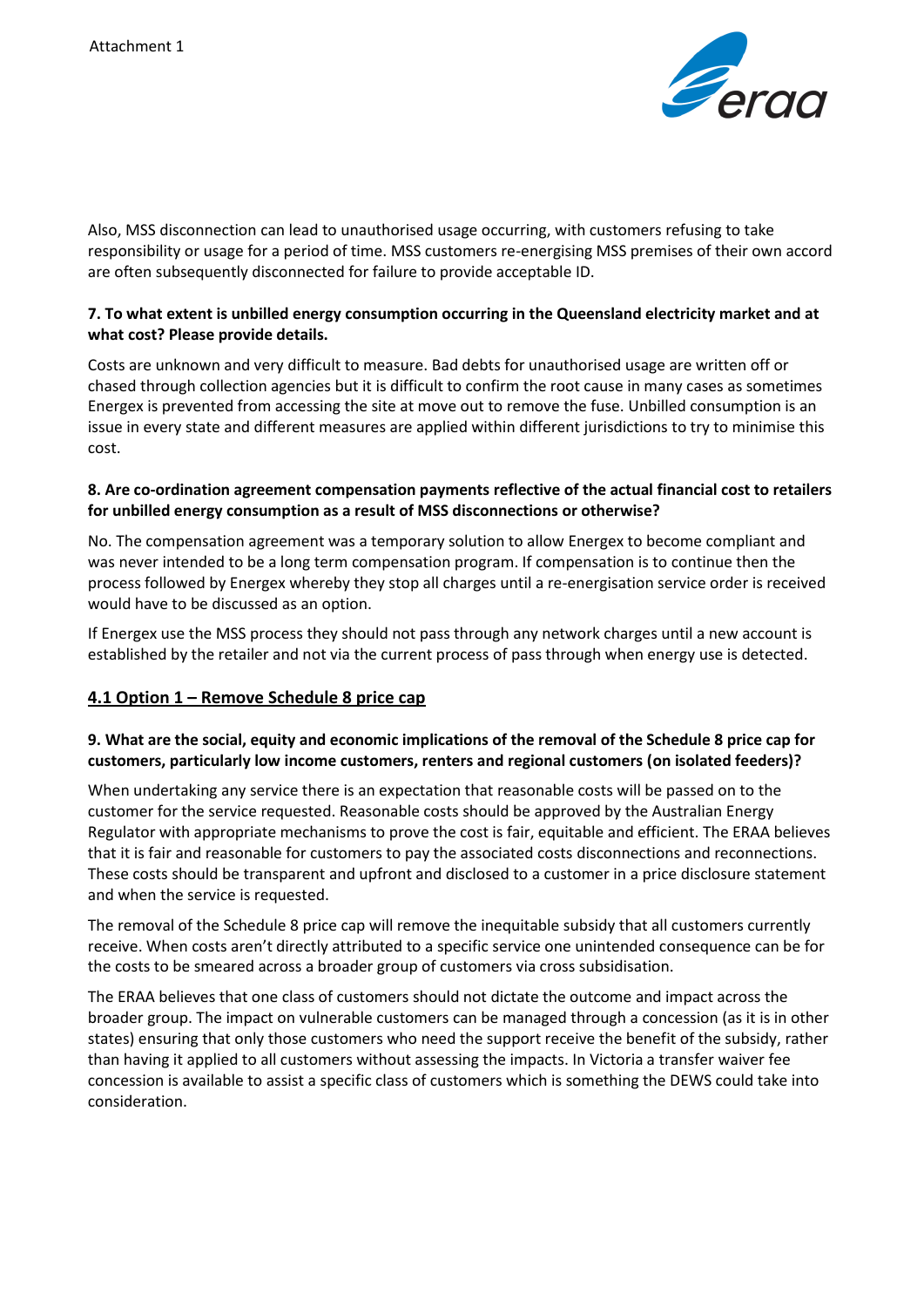

The ERAA recognises that the isolated feeders are a challenge and this could be addressed via the installation of a smart meter and remote re-energisation and de-energisation. The ERAA recommends that an opt-in approach would allow for this.

## **10. What is an appropriate amount of time for a premise to remain energised before it should be deenergised at the distributor's expense? Is a time limit considered necessary in the event a charge for disconnection is introduced?**

If retailers are not responsible for any energy consumed after the completion of their service order then the length of time is not a factor. Otherwise there should be no limit on timeframes as retailers are requesting a valid service order request. Retailers need to know when customers are on and off-supply. Additional visits lead to an inefficient outcome and the network will incur additional costs.

A delay in undertaking a disconnection creates incentives for move out customers to mislead retailers about their move out date as they will be able to maintain supply after their final read at no cost. A key driver to customer responsiveness is empowering customers to make appropriate decision through education and information of their responsibilities.

#### **11. Do stakeholders foresee/expect any other financial impacts as a result of this approach?**

Under this proposed option, the move in customer will be faced with the charges accruing as a result of the move out customer's consumption. That customer may still be faced with the prospect of moving in to a de-energised property if the time elapsing between the final read request and the date on which they move in exceeds the time in which the retailer is prohibited from raising a disconnection. There is also exists the potential for financial disputes to arise if move-out customers accrue considerable consumption after their final read date.

As already outlined, manual handling, billing adjustments and bad debt are all associated with the existing process.

## **12. Would move-in customers be prepared to pay for energy consumed while premises are unoccupied as a trade off for the convenience of moving into energised premises? How much (i.e. is a maximum of \$1 a day a reasonable amount?)**

The ERAA is not supportive of requiring a customer to pay for supply charges that are not their responsibility. When a customer moves into a premise and enters into a contract they are only responsible for the supply charges from the date they move in. Requiring them to accept responsibility retrospectively could create unintended liability consequences and cause unnecessary disputes and drive an inefficient outcome. In our experience customers would not support this approach.

Many third parties who arrange move ins for customers advise them to take a meter reading at their property when they move in to compare to their first bill. A move in fee is a fixed charge, and retailers ensure customers are aware that this will be on their first bill. There would be no way to advise of what amount of unauthorised usage a customer may expect on their first bill, leading to a bad customer experience, and potentially calls for compensation.

Even if move in customers would accept such a charge to guarantee their supply, this may not possible as outlined in response to question 11.